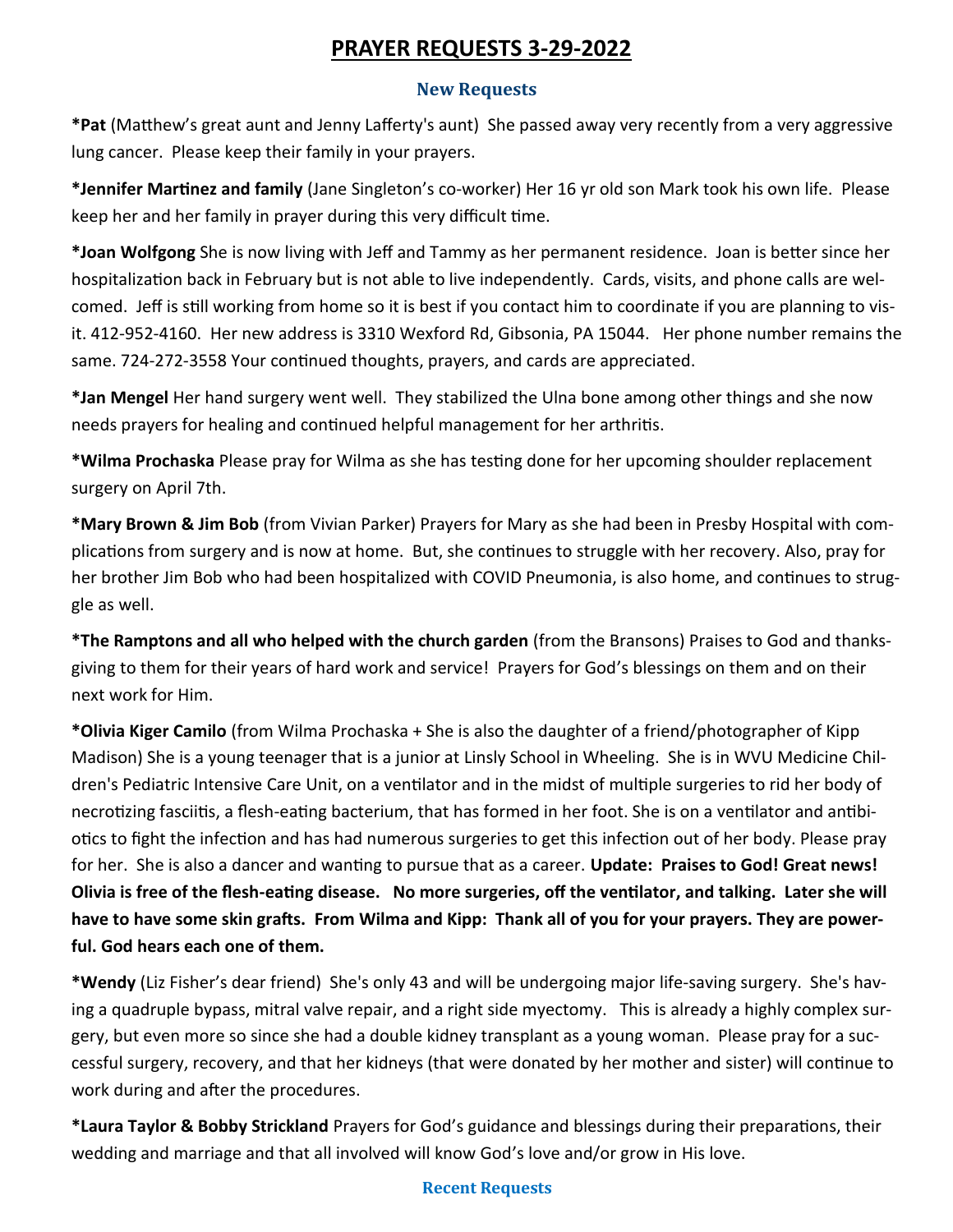\*Nate Moore Prayers for Nate, a senior at Eden, who fell and fractured his neck with immediate paralyzing effects. Please pray for his family, Eden Christian school, teachers, students, who were with him during the fall, his friends, and students in the school. Praying also for this to not harden student's hearts and for healing to be given to God's glory. **Update: Rejoicing and praising Jesus that he is off the ventilator and he can swallow!** 

*Bright, cheerful cards and signs for Nate are being collected and will be delivered to him. Nate really is encouraged by Cards sent to him and his mom reads over them many times.* 

*Cards can be mailed to Eden Christian School Sewickley Campus with Nate Moore name addressed. 318 Nicholson Road, Sewickley, PA 15143.* 

## **Please Pray for the following ,who have continuing concerns:**

## **North Hills Members**

Braden Lafferty Please pray for his broken foot to heal. **Update: Praises that he is coming along well and has a couple more weeks of wearing a boot!**

James Adair He continues to have a lot of GI problems following his covid infection, and the GI doctor at Children's Hospital says it could be months before this clears up. James will be meeting with a GI specialist. Please pray for continued healing, comfort and helpful information from the specialist.

Jedidiah Lafferty Please pray for Jed as he works with a neurologist that is supporting him with his migraines, which have reoccurred.

Joey Plocki Joey had an extremely bad seizure. He then had an EEG done which showed some type of epilepsy. They are meeting with a neurologist about it. Please pray for Joey and his family.

Kat Gardner Continued prayers for Kat as she battles cancer. Also, pray for George's health as he helps Kat.

Wilma Prochaska She has a heart condition that restricts her activity and her ability to get out. Please pray for her.

## **Friends and Family**

Allison Tichenor's Mom, Laura She fell off a ladder breaking her hip, wrist and 9 ribs.

Cindy Nuckolls (Vivian Parker's daughter's, Holly, Mother-in-law) Her cancer has metastasized and Cindy is struggling with her chemo. Please keep her in prayer.

Dennis Prochaska (Wilma Prochaska's nephew) Please pray for Dennis's strength and comfort. Also pray for his family. He is diagnosed with ALS (Lou Gehrig's disease). Update: Dennis is now in need of help with his daily activities. His three grown sons, who don't live far and his fiancé are all sharing the responsibility. They are taking it one day at a time. Please pray for strength and peace for all of them.

Dmitriy's family and the Ukraine (The Rausch's son-in-law, Jennifer's husband) Please pray for them as they are from the Ukraine and are needing safety during this crisis.

Drew (Seth Tichenor's good friend's brother) He has been diagnosed with stage 4 pancreatic cancer. He is in his early 40s and is receiving chemo. Please pray for comfort as he and the family deal with this.

Justin Aikens (Susan Parson's brother) He is in need of a living donor for a liver transplant. Please pray that he is able to find a match/someone willing to donate part of their liver for him very soon.

Karen & 12 year old son (Phyllis Renner's co-worker) Karen's son was diagnosed with Lymphoma and will have to undergo chemotherapy. Please pray for them.